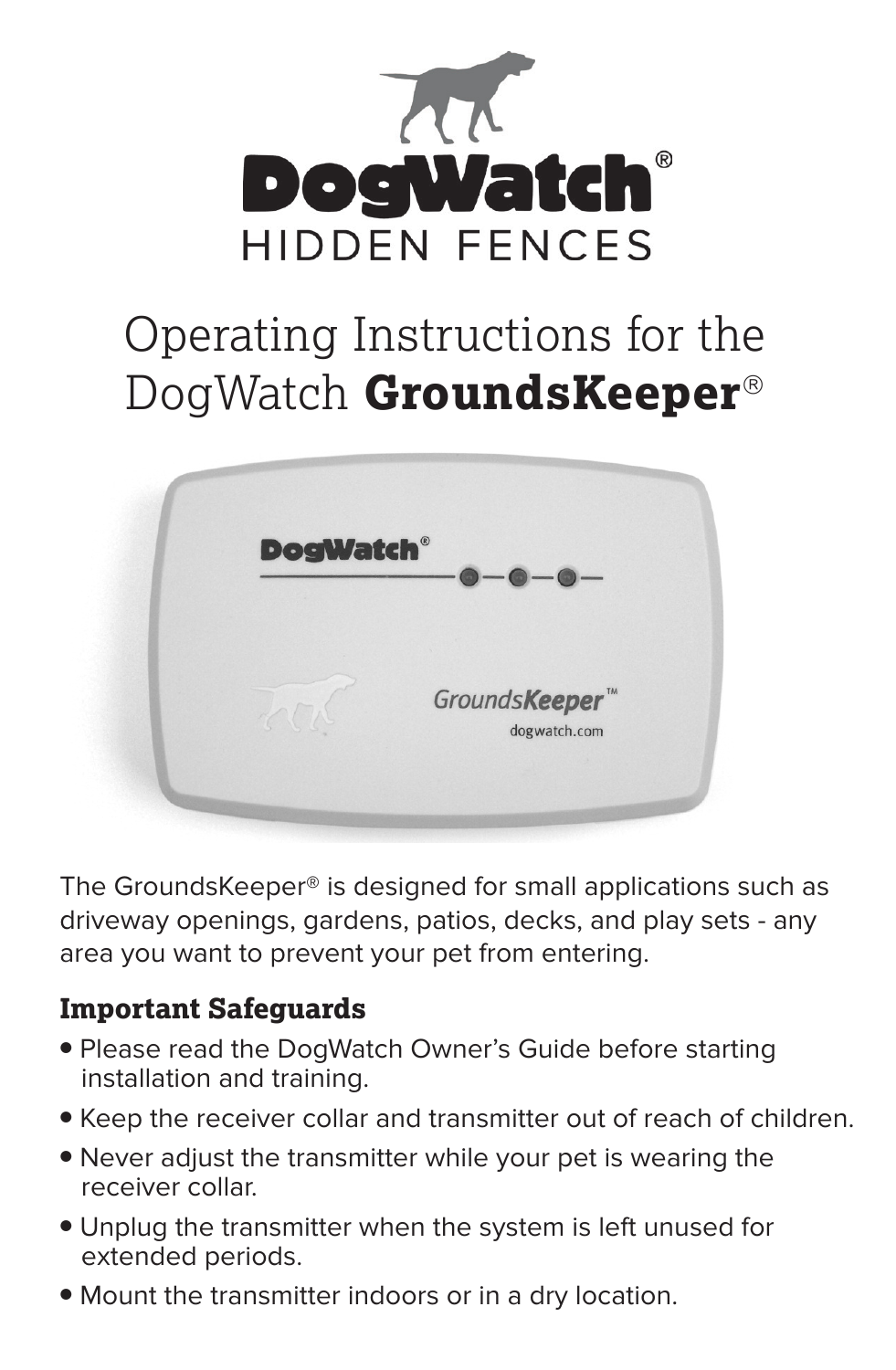# **Adjusting the Collar**

Collar tightness is critical. All contact points must touch your dog's skin in order to receive a correction A loose collar will also allow the contact posts to rub back and forth on the skin, possibly causing irritation. Use care as over-tightening the contact posts could cause damage to the receiver.

We recommend that the receiver collar be removed each day to allow your dog's skin to gradually condition itself to the contact posts and avoid potential skin irritation, possible infections and pressure **.sores**

## **Installation**

The boundary wire allows you to create a specific boundary area within your vard (see Figures 1 and 2). The wire carries a harmless radio signal which will activate the receiver your pet is wearing. Your DogWatch dealer will help you plan and install your boundary areas.

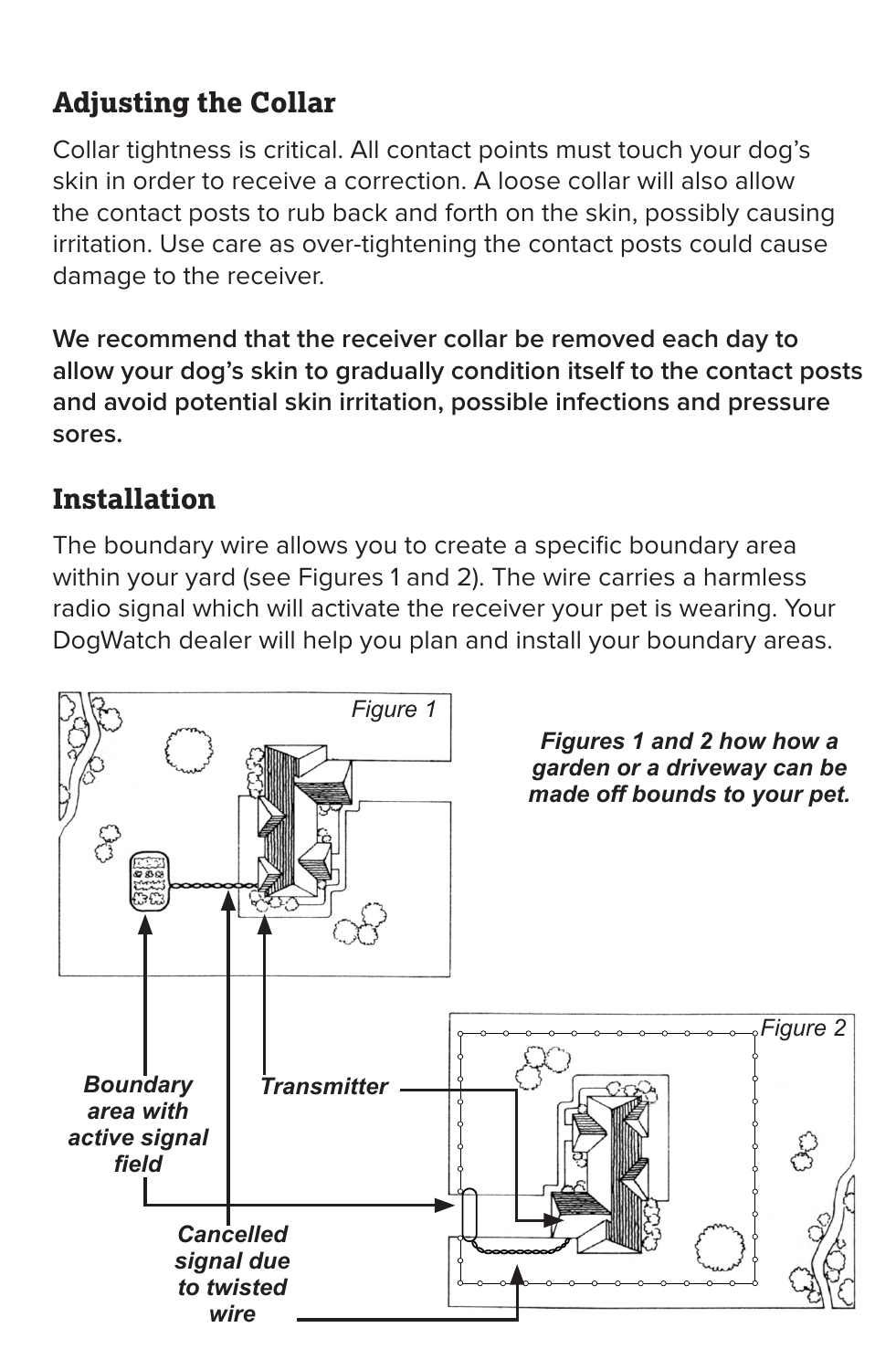

#### **Features**

**Ground Connection.** The green ground wire from the power supply is plugged into the transmitter at the location labeled "GND". The ground will only be effective if your outlet is properly grounded. If you have any questions about a properly grounded outlet, consult vour electrician.

Wire Connections. In order for the system to work properly, the boundary wire must form a **continuous loop**. Strip and connect one end of the boundary wire to one of the terminal connections labeled "WIRE". After you create your boundary area, twist the two wires together as you proceed from the boundary area back to the transmitter. Twisting the two wires together eliminates the radio signal in that section of the wire (see Figures 1 and 2). Now strip and connect the other end of your wire to the other terminal. Any break in the wire will cancel the signal field. If the boundary wire is broken or the system is unplugged, the green lights(s) will go out and an audible warning will sound.

**Range.** The transmitter emits a coded radio signal through up to 500 feet of boundary wire. You can adjust the distance that the signal radiates off the boundary wire by turning the knob labeled "-+" with a common screwdriver. To increase"+" the range, turn clockwise. To to decrease "-" the range, turn counter clockwise. Always test the signal field before allowing your pet near the avoidance area. Never adjust the transmitter while your pet is wearing the receiver collar.

Indicator Lights and Break Alert. After your boundary wire and power supply have been properly connected to the transmitter, the green indicator light(s) on the front of the GroundsKeeper will go on. The two additional lights will go on as you increase the range.

Power. Plug the power supply into the transmitter jack labeled PWR".

**Note:** On the back of the transmitter Is a small switch. This switch sets your transmitter to the correct broadcast frequency. Your dealer will set this switch for your system. Do NOT change this setting. It is **for DEALER USE ONLY**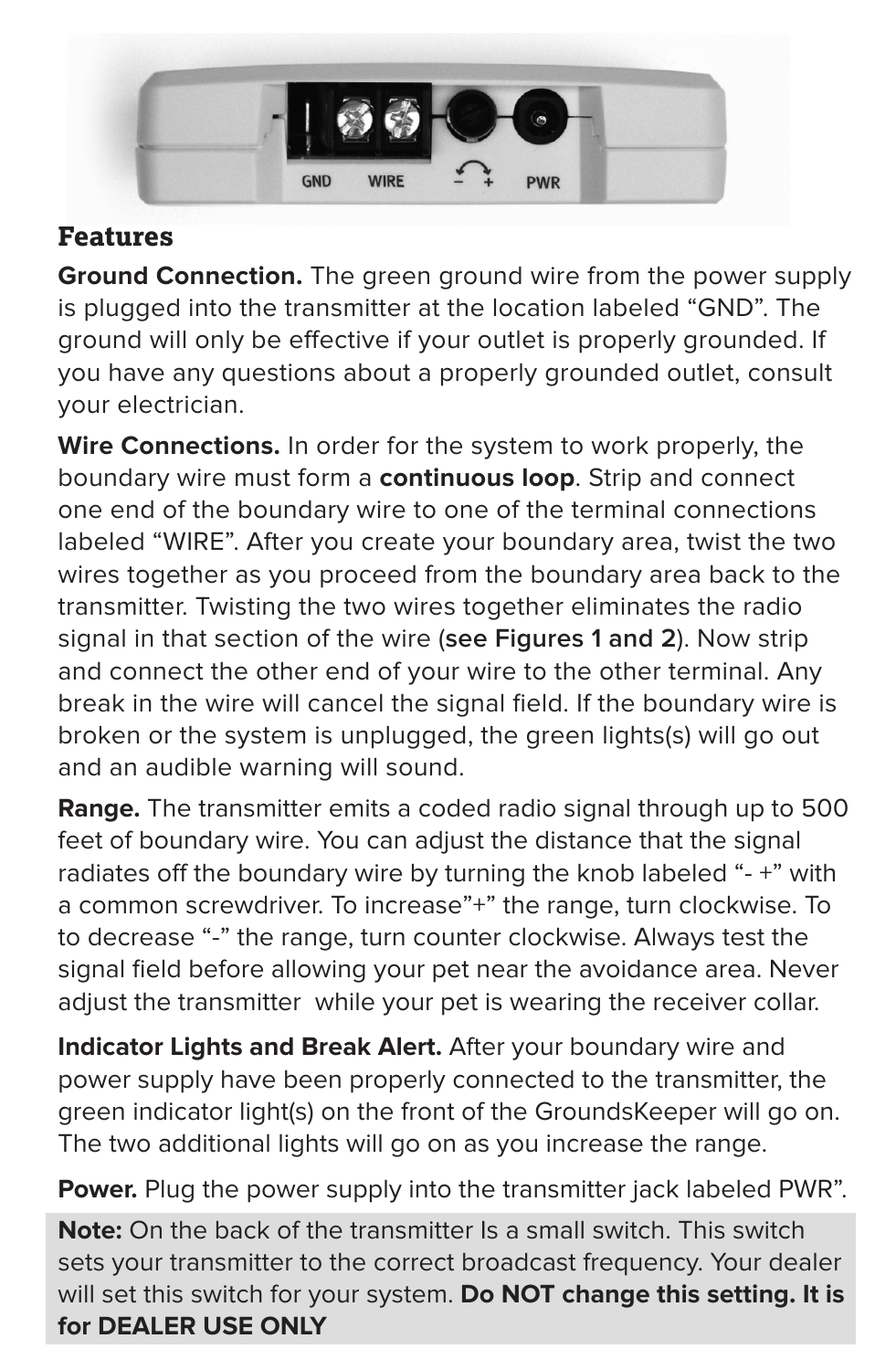## **Step-by-step Instructions**

**• Install the GroundsKeeper and boundary wire and make sure the** receiver collar is adjusted properly. (See the receiver Operating Instructions for 'Setting The Receiver')

• Place boundary flags on the edge of the boundary area - the zones in which the receiver collar picks up a radio signal. Boundary flags serve as visual clues for your pet (see Figures 4 and 5).



- Attach a leash to your pet's regular collar and play with him in the safe zone for a few minutes. Holding the leash, walk to the boundary area, shake a boundary flag in front of him, and firmly say, "Watch out!" or "Careful!"
- Repeat the step above several times then allow him to walk just past the boundary flags. As he passes the flags, he will receive an audible warning and an electrical stimulation. Immediately call out. "Watch out", and use the leash to pull your pet back from the avoidance zone. Return him to the safe zone and play with him for a few minutes to reinforce the idea that there is a safe zone where he can play.
- Again, allow your pet to approach a boundary flags. If he hears the audible warning and retreats to the safe zone, reinforce the behavior with praise and affection. If your pet fails to stop at the audible warning and receives an electrical stimulation, say "Watch out" and use the leash to pull him back to the safe zone before he crosses completely into an avoidance zone.
- **•** Your pet will quickly learn not to go near the boundary areas. Each time you set up a new boundary area, be sure to retrain your pet.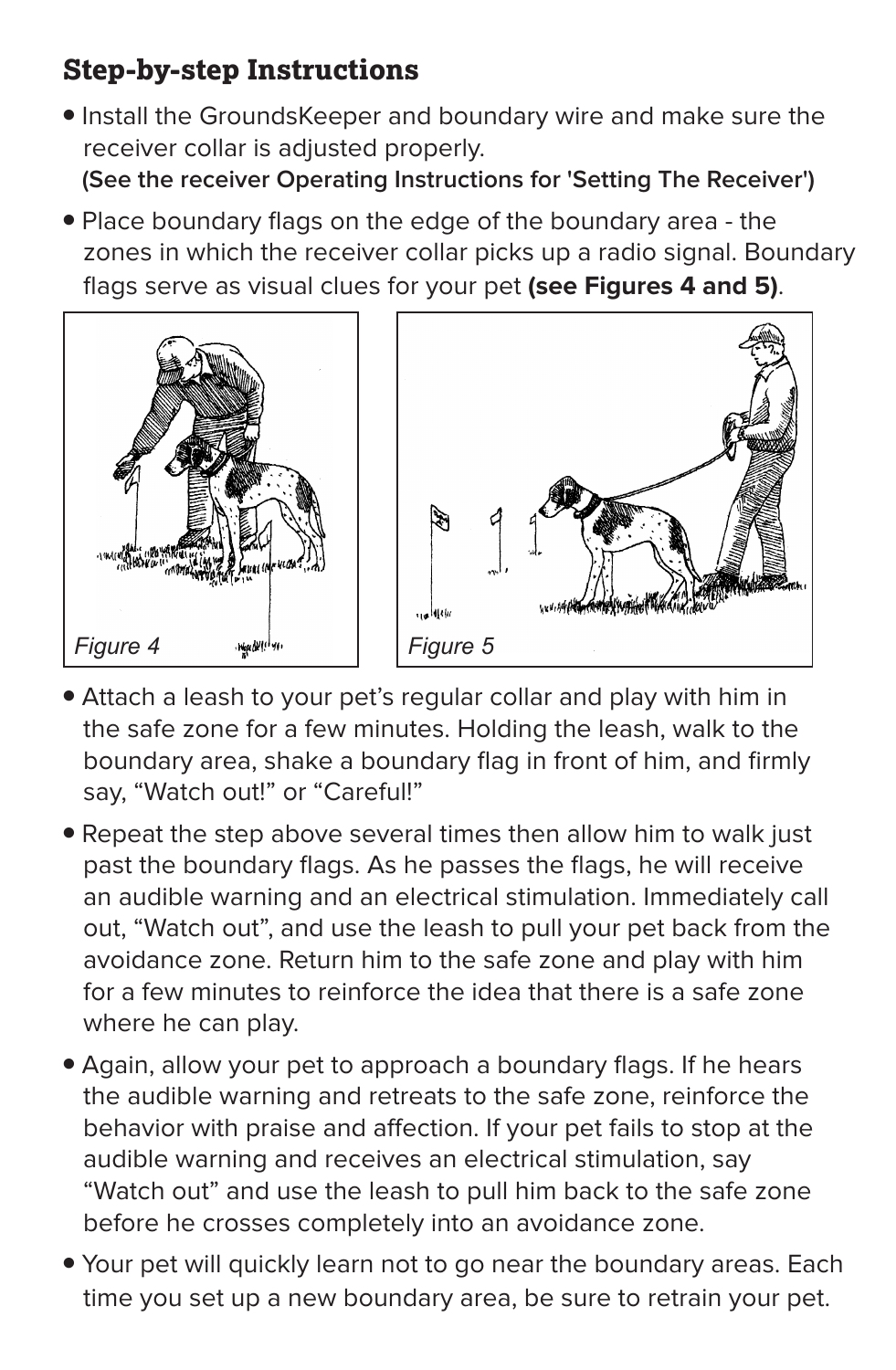# **Training**

Understanding "avoidance training" and following the rules during training will ensure that you and your pet get the most from your system.

- Your pet does not intuitively know that he or she is not welcome in all areas of your yard.
- Be aware that pets are sensitive to your attitude and mood. Stay "upbeat" during a training session and he will be more receptive to the training.
- Reward and reinforce good pet behavior.
- **The system relies on "avoidance training" techniques. Your** vard is divided into safety and avoidance zones (see Figure 3). If your pet advances toward an avoidance zone, he will receive an audible warning. If your dog continues to move toward the boundary wire after hearing the warning beeps, he will receive a correction. Through training, your pet will learn to stay away from areas that he associates with the audible warning.
- Do not comfort your pet after he receives a correction, as you will be reinforcing anxiety.
- **•** Even though you consider your pet a friend, effective training depends on you being the leader and your pet being the follower.
- Be consistent! Do not break the training rules, even on special occasions when you are tempted to allow your pet into a boundary area "just this once". Make sure all family members follow the rules.

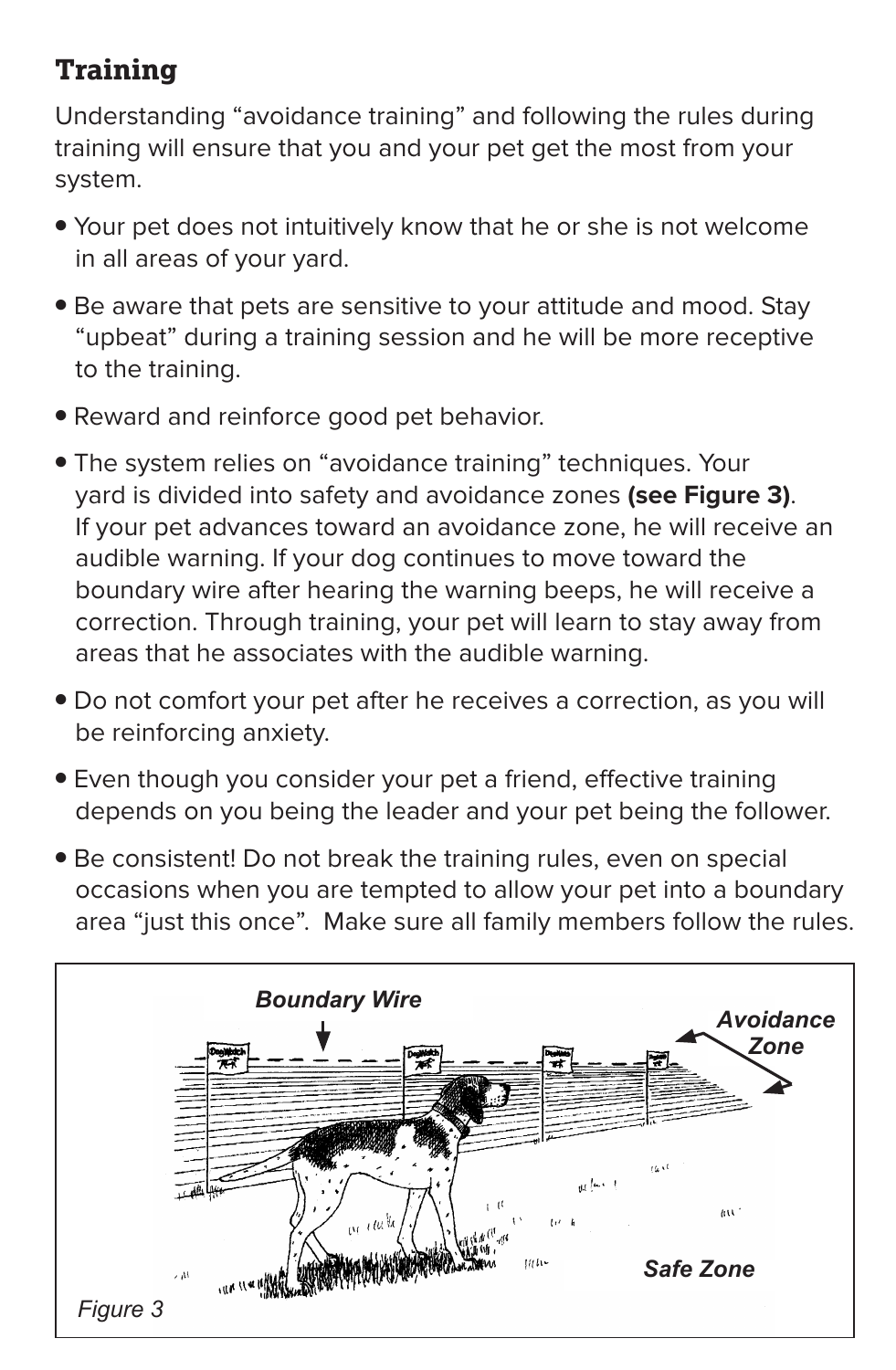# **Batteries**

For replacement batteries and collars, contact your authorized DogWatch Dealer, visit our website at www.dogwatch.com or call Customer Service at 800-793-3436, Eastern Standard Time. **IMPORTANT:** The use of batteries other than those authorized by DogWatch Inc. can cause erratic operation of the receiver or could cause permanent damage. The use of unauthorized batteries will void the warranty on the receiver.

#### **Warranty**

DogWatch Inc., subject to the terms and conditions set forth hereunder, hereby warrants that it will repair or replace, at its own discretion, without charge for parts or labor, the Product or any part thereof which is found by DogWatch Inc. to be defective by reason of improper workmanship and/or materials for a period of two (2) years from the original date of sale hereunder. Warranty claims may be subject to Dealer service charges and/or manufacturer shipping and handling charges.

As a condition to this warranty, Customer must (a) mail the warranty card provided with the product to DogWatch Inc., 10 Michigan Drive, Natick, MA 01760, (800) 793-3436, within seven (7) days after purchase hereunder, (b) notify DogWatch Inc. within two (2) years after the purchase hereunder of a claimed defect, and (c) mail product back, insurance and postage prepaid to the authorized DogWatch Dealer or DogWatch Inc.

EXCEPT FOR THE EXPRESS WARRANTY STATED ABOVE, DOGWATCH INC. DISCLAIMS ALL EXPRESS AND IMPLIED WARRANTIES OR MERCHANTARILITY OR FITNESS FOR A PARTICULAR PURPOSE DOGWATCH INC.'S SOLE LIABILITY UNDER THIS WARRANTY SHALL BE TO REPAIR OR REPLACE, AT ITS OPTION, ANY PRODUCT OR PART WHICH DOGWATCH INC. DETERMINES TO BE DEFECTIVE. IN NO EVENT WILL DOGWATCH INC. BE LIABLE FOR ANY SPECIAL, INDIRECT OR CONSEQUENTIAL DAMAGES ARISING OUT OF THE PURCHASE OR USE OF THE PRODUCT IN NO EVENT SHALL DOGWATCH INC'S **LIABILITY EXCEED THE PURCHASE PRICE OF THE PRODUCT**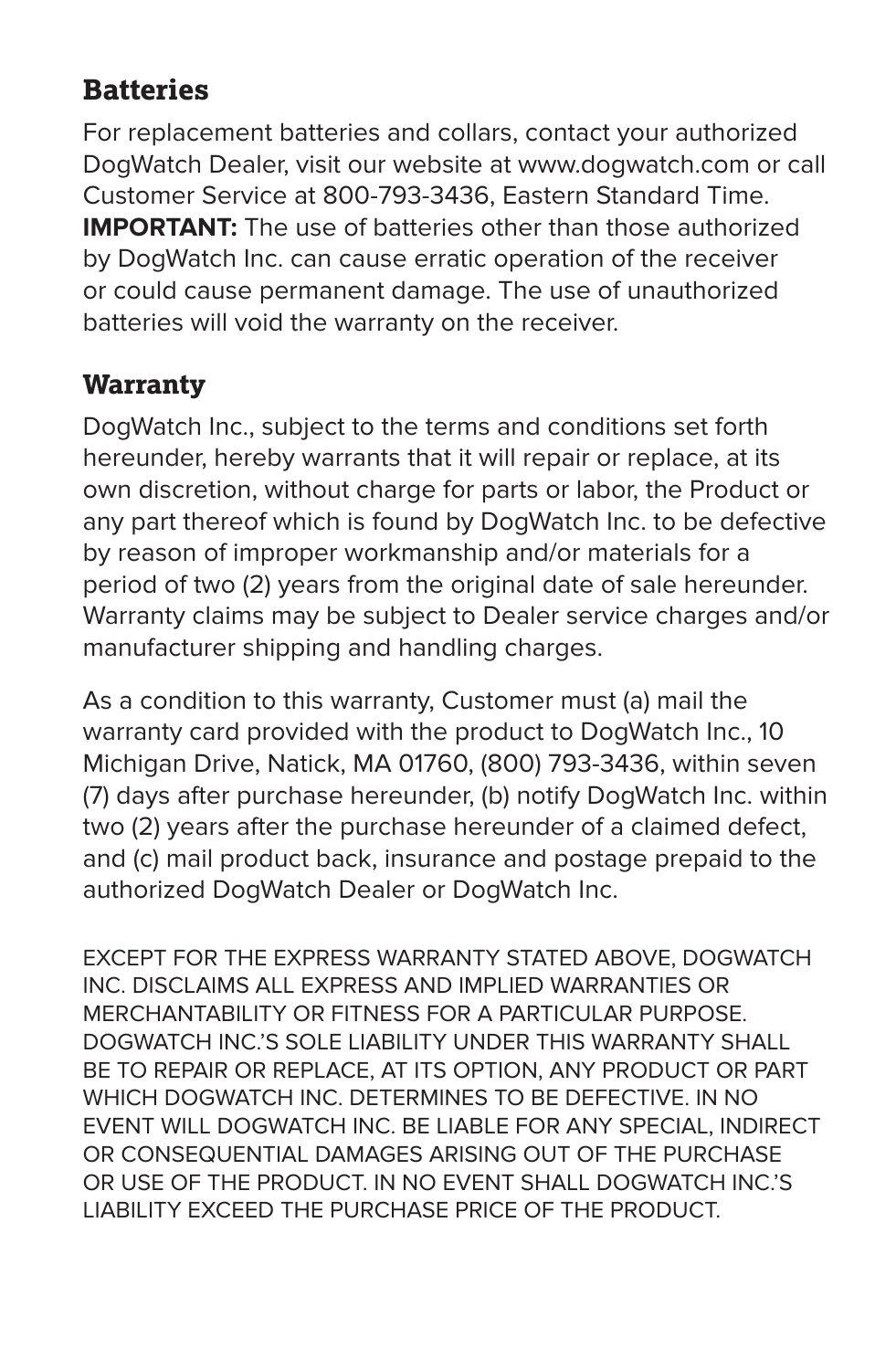# **Troubleshooting**

#### **RECEIVER**

- **.** Check to see if the transmitter is "on".
- Take the receiver off the dog and check the receiver by placing the test light on the contact posts and holding the receiver next to the transmitter or boundary wire.
- Ensure that the contact points on the receiver collar actually touch your pet's skin; tighten the collar as required.
- Replace the battery if necessary.
- **Be sure the battery is inserted correctly.**

#### **TRANSMITTER**

- Check to see If the power is "on" and that there is a green light.
- Make sure that the power supply transformer is securely plugged into the wall outlet and that both the power supply plug and the boundary wire are connected to the transmitter.
- Adjust the Range "+/ ". You may have too narrow a range, allowing your pet too close to the boundary area before receiving a warning.
- Never adjust the transmitter while your pet is wearing the receiver collar.

#### **BOUNDARY WIRE**

**.** Check to see if the transmitter is "on.

**•** If you have a broken boundary wire the green loop light will go out and an audible warning will sound.